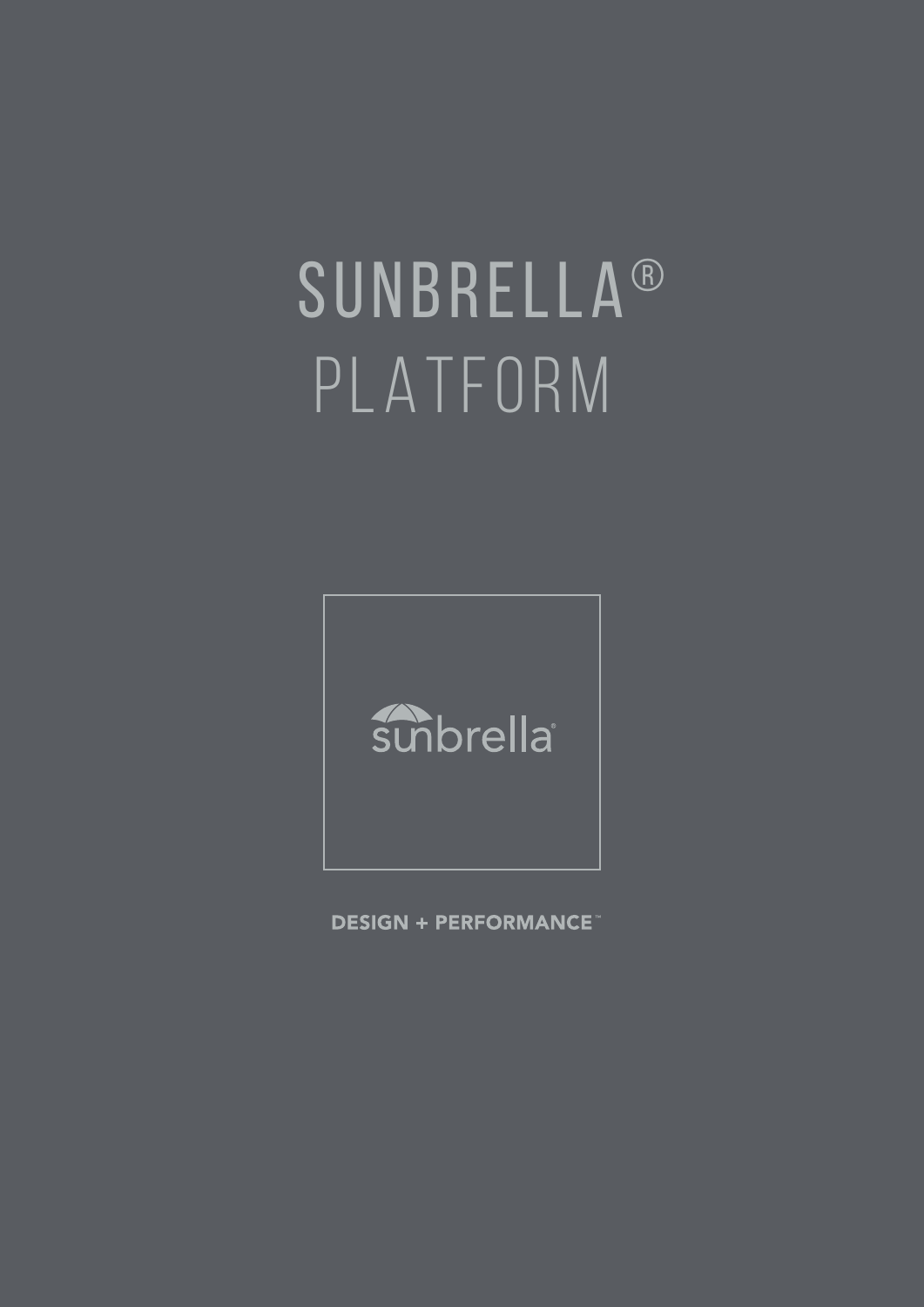### SUNBRELLA<sup>®</sup> PLATFORM

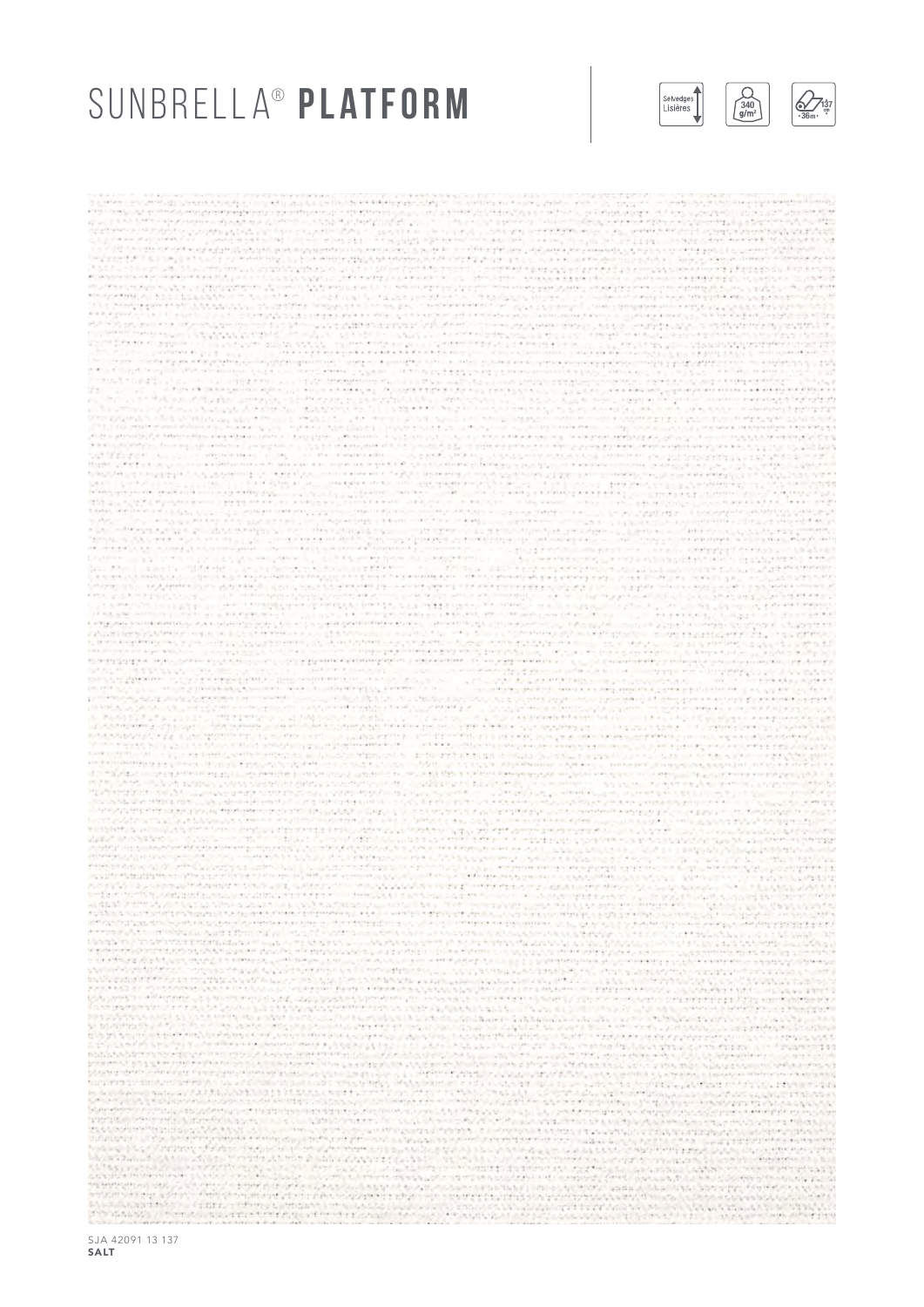

SJA 42091 11 137 CLOUD



SJA 42091 08 137 FAWN



SJA 42091 01 137 SMOKE



SJA 42091 09 137 DOVE



SJA 42091 02 137 CHAR



SJA 42091 03 137 INDIGO



SJA 42091 19 137 ELECTRIC



SJA 42091 18 137 HORIZON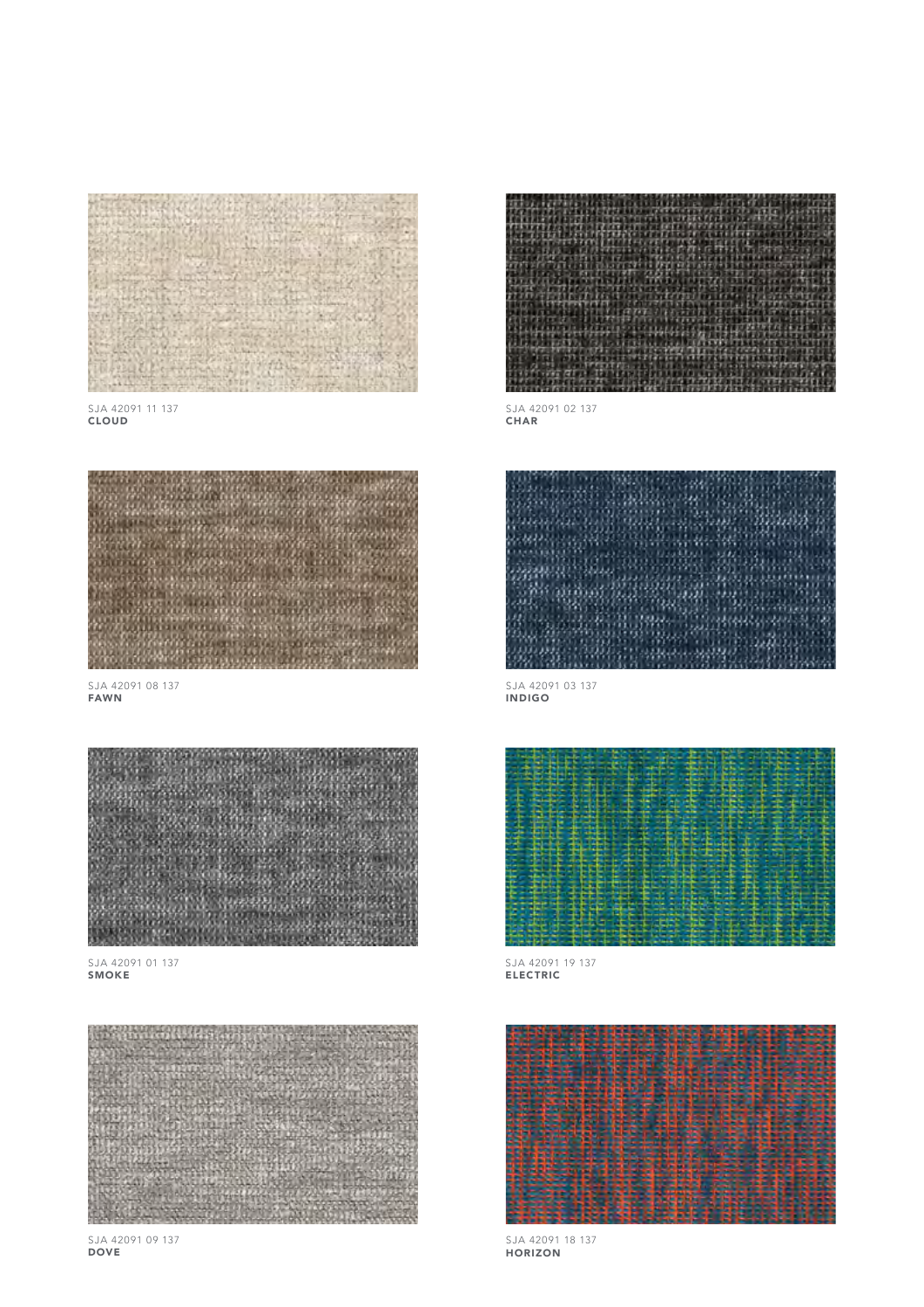# DESIGN + **PERFORMANCE TM**

THE COMPETITIVE LANDSCAPE IS FULL OF ORDINARY. WE REFUSE TO BE ORDINARY. SUNBRELLA® CHALLENGES THE STATUS QUO IN DESIGN, NOT ONLY RIVALLING ANY HIGH-END FABRIC OR TREND-FORWARD PATTERN AND TEXTURE, BUT ALSO OFFERING WELL-KNOWN PERFORMANCE. WE INTEGRATE STYLE AND FUNCTION INTO EVERY EXTRAORDINARY TEXTILE WE CREATE

*LE MARCHÉ DE L'AMEUBLEMENT PEUT ÊTRE ORDINAIRE ET SANS CRÉATIVITÉ... CHEZ SUNBRELLA®, NOUS NOUS QUESTIONNONS CONSTAMMENT SUR LA NOTION DE DESIGN POUR NOUS DÉMARQUER DANS L'UNIVERS DES TISSUS HAUT DE GAMME ET TENDANCES. NOUS APPORTONS À CETTE EXPERTISE DESIGN DES PERFORMANCES TECHNIQUES INÉGALÉES, NOUS PERMETTANT D'ASSOCIER STYLE ET FONCTIONNALITÉ DANS CHAQUE TEXTILE D'EXCEPTION QUE NOUS CRÉONS* 



BLEACH



BREATHABLE





WATER



*la décoloration*





LANDFILL<br>FREE

#### ZERO LANDFILL

*Aucune mise en décharge*

*Depuis plus de 30 ans, Sunbrella®* recycle ses déchets industriels tels que le fil et les emballages. Aujourd'hui, chaque site de fabrication de Sunbrella*®* dans le monde applique cette politique et n'envoie aucun déchet en décharge.



#### GREENGUARD CERTIFIED

Certification greenguard



FOR DETAILED WARRANTY INFORMATION VISIT WWW.SUNBRELLA.COM/WARRANTY Plus d'information concernant la garantie sur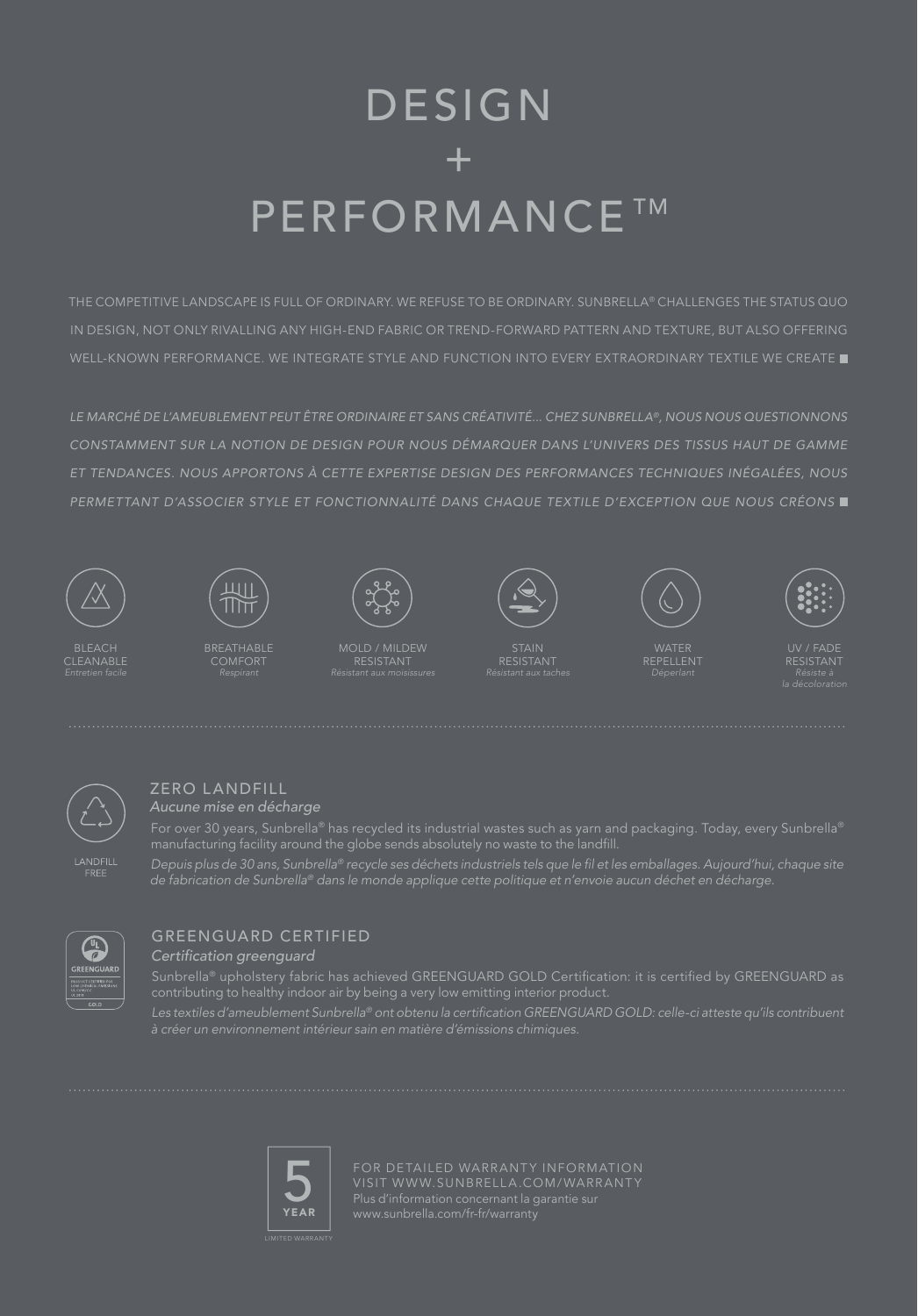|                                                                                   | <b>STANDARDS</b><br><b>NORMES</b>     | <b>PLATFORM</b>                                                                                                                                                         |
|-----------------------------------------------------------------------------------|---------------------------------------|-------------------------------------------------------------------------------------------------------------------------------------------------------------------------|
| <b>COMPOSITION</b><br><b>COMPOSITION</b>                                          |                                       | 100% Sunbrella® Acrylic<br>100% Acrylique Sunbrella®                                                                                                                    |
| <b>FINISH</b><br><b>FINITION</b>                                                  |                                       | Water-Repellent & Stain-Proof<br>Déperlant & Anti-Taches                                                                                                                |
| MINIMUM USEFULL WIDTH<br>LAIZE UTILE MINI/CM                                      | <b>EN 1773</b>                        | 137                                                                                                                                                                     |
| <b>WEIGHT</b><br><b>POIDS</b>                                                     | <b>ISO 3801</b><br>$g/sqm - g/m2$     | 340                                                                                                                                                                     |
| <b>ROLL LENGTH</b><br>LONGUEUR ROULEAU                                            | <b>LM</b><br><b>ML</b>                | 36                                                                                                                                                                      |
| <b>MARTINDALE PILLING</b><br><b>MARTINDALE ABRASION</b>                           | ISO 12945-2<br>Class/5                | $4 - 5$                                                                                                                                                                 |
| <b>SPRAY TEST</b><br><b>DÉPERLANCE</b>                                            | <b>ISO 4920</b><br>Class/5            | $\overline{2}$                                                                                                                                                          |
| <b>COLOUR FASTNESS UV INDOOR</b><br>SOLIDITÉ COULEURS UV INDOOR                   | <b>ISO 105B02</b><br>Class/8          | 8                                                                                                                                                                       |
| <b>COLOUR FASTNESS TO WEATHER OUTDOOR</b><br>SOLIDITÉ COLORIS INTEMPÉRIES OUTDOOR | <b>ISO 105B04</b><br>1000 h - Class/5 | 5                                                                                                                                                                       |
| <b>COLOUR FASTNESS DRY FRICTION</b><br>SOLIDITÉ COLORIS FROTTEMENT SEC            | <b>ISO 105X12</b><br>Class/5          | 5                                                                                                                                                                       |
| <b>COLOUR FASTNESS WET FRICTION</b><br>SOLIDITÉ COLORIS FROTTEMENT HUMIDE         | <b>ISO 105X12</b><br>Class/5          | 5                                                                                                                                                                       |
| <b>CERTIFICATIONS</b><br><b>CERTIFICATIONS</b>                                    |                                       | CA Bulletin-117-Class 1<br>California Prop 65 Compliant<br><b>Greenquard Gold Certified</b><br>NFPA 260-Class 1<br>Reach (EC1907/2006) Compliant<br><b>UFAC-Class 1</b> |
| <b>GUARANTEE</b><br><b>GARANTIE</b>                                               | Years                                 | 5                                                                                                                                                                       |
| <b>RECOMMENDED USES</b><br>UTILISATIONS RECOMMANDÉES                              |                                       | Upholstery, Cushions & Pillows (indoor & outdoor)<br>Ameublement, Coussins & Siège (indoor & outdoor)                                                                   |
| <b>CARE INSTRUCTIONS</b><br><b>ENTRETIEN</b>                                      |                                       | $\mathbb{Z} \boxtimes \mathbb{Z} \boxtimes \mathbb{Z}$<br>Ironing reinforces the treatment<br>Le repassage renforce le traitement                                       |